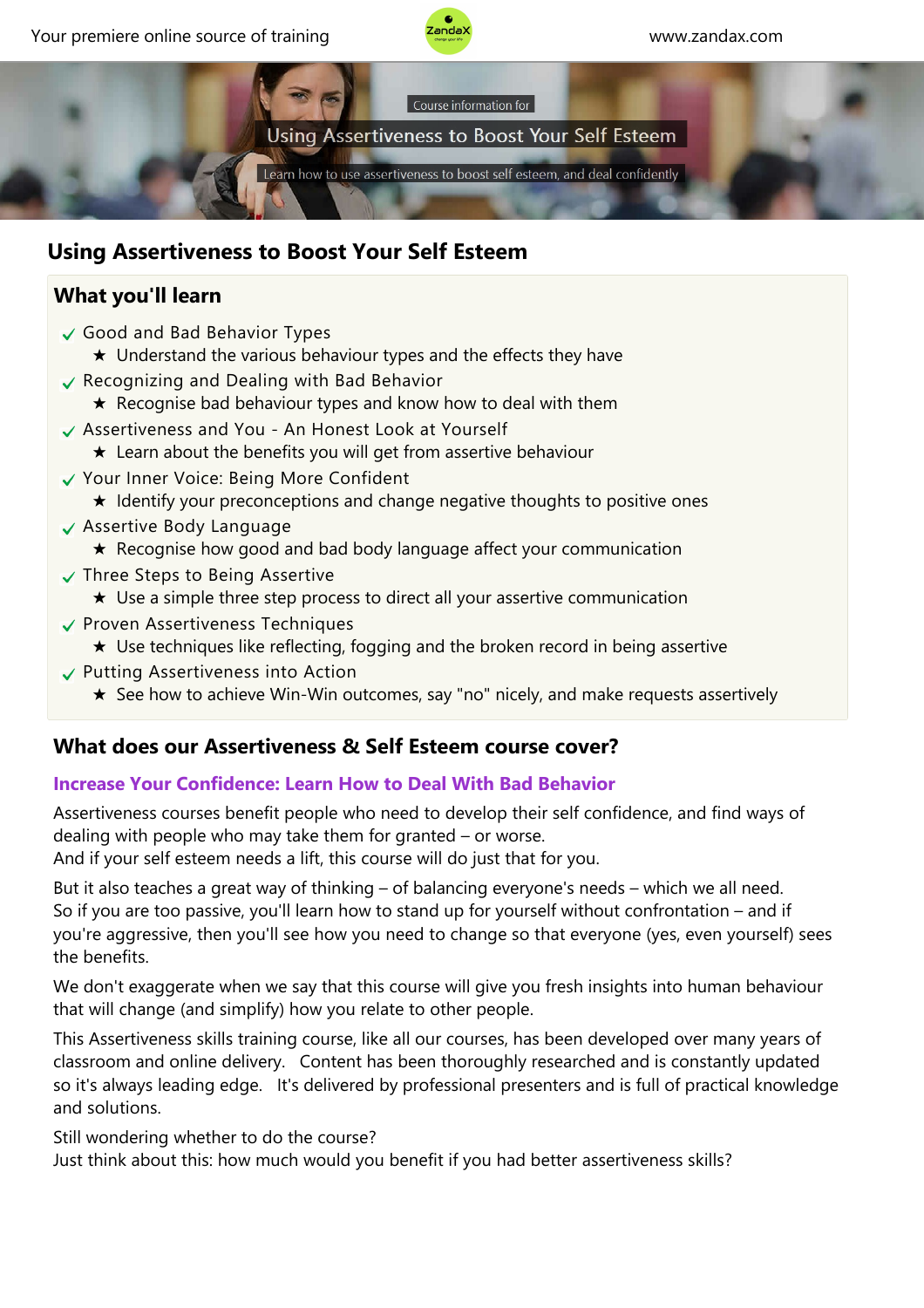### **Course content for Using Assertiveness To Boost Your Self Esteem**

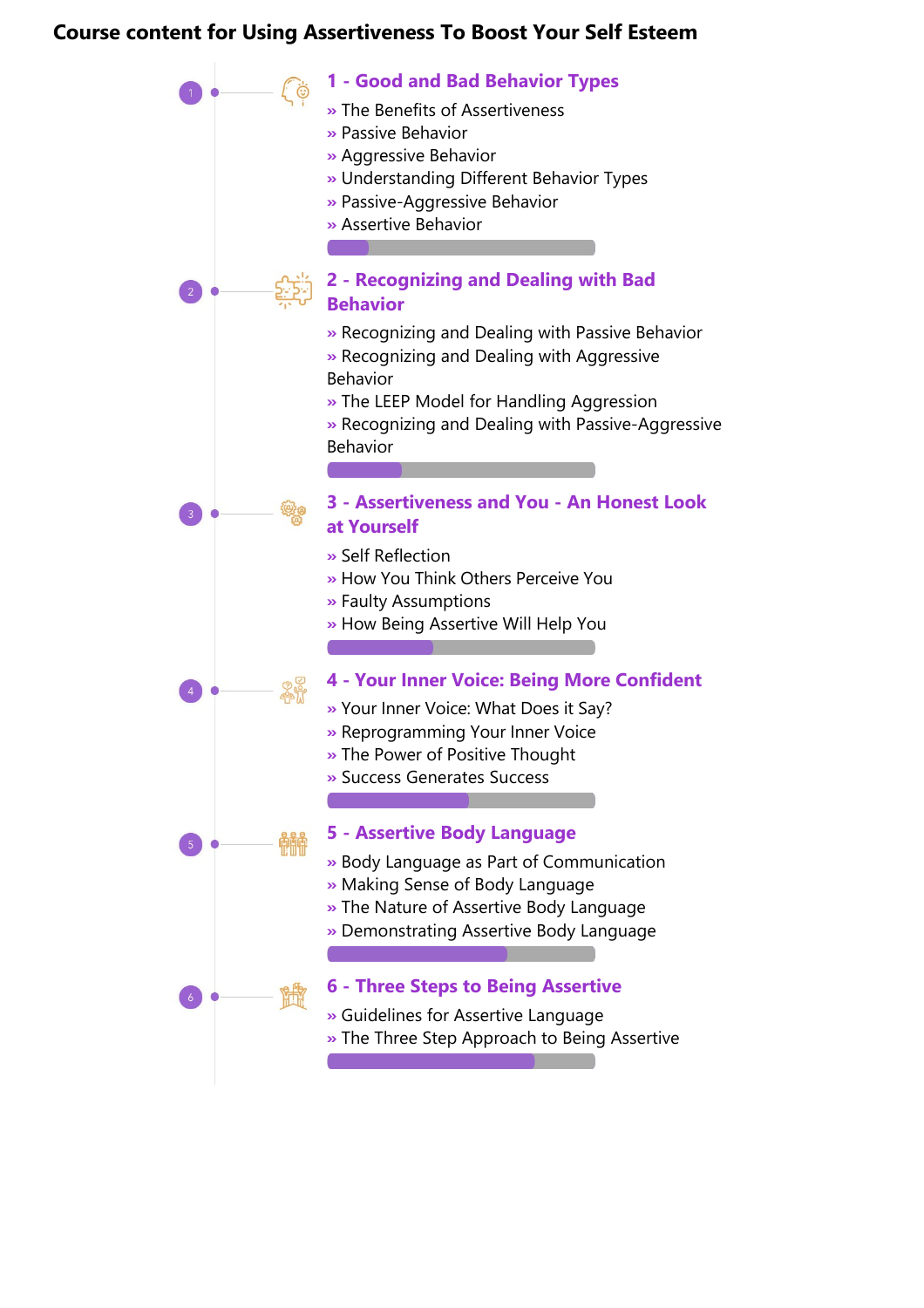



#### **This is a CPD Certified Course**

This means that not only has it been rigorously assessed in terms of content and quality, but with the **Diploma** or **Professional** course options, you get a personalized official CPD certificate.

### **And There's a Great Workbook...**

The CPD certificate you get with the Diploma and Professional course options will be your proof of **where you are.**

How about realizing your **full potential?**

Choose the **Development** or **Professional** course options and get your own great, results‐focused downloadable workbook.

The workbook features:

- **Summary notes** of the course to refer to as you go
- **•** Space for your own notes alongside the summaries
- Apply the lessons in each module to your own situation and needs
- The **unique ZandaX Personal Action Plan** with four structured Follow Up Sessions for you to monitor and manage your ongoing development
- A final Review Session for you to see just **how far you have come!**

DEVELOPING YOUR **COLOTIVENI**